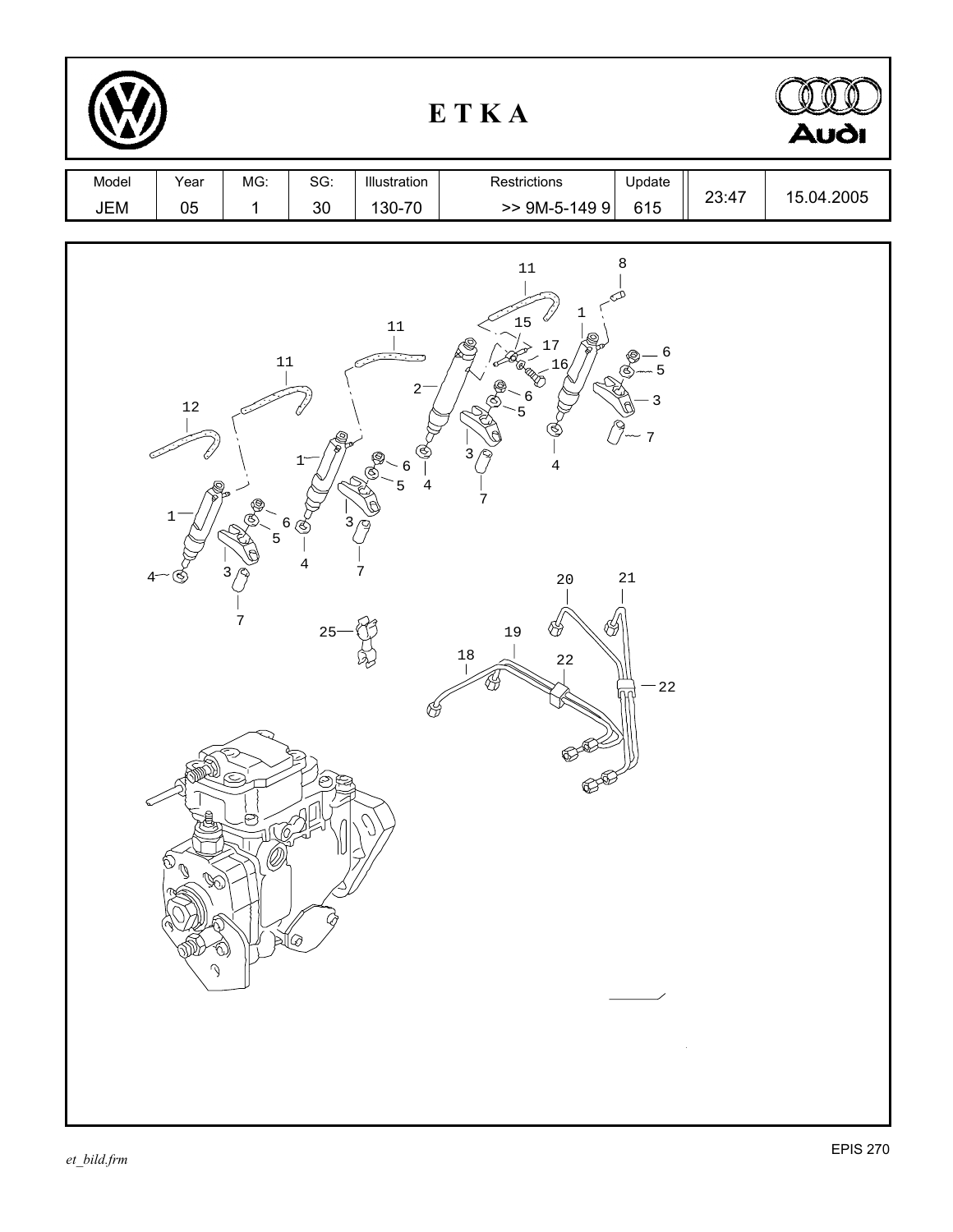

## **E T K A**



| Model | Year | MG: | SG: | Illustration      | Restrictions    | Update | 23.47<br>∠∪.⊤ | 2005<br>∽<br>. 12 |
|-------|------|-----|-----|-------------------|-----------------|--------|---------------|-------------------|
| JEM   | 05   |     | 30  | 70<br>$30-$<br>،∪ | $9M-5-$<br>1499 | 615    |               |                   |

| Pos                      | Part Number      | Name                                        | Remarks         | Qty          | Model                      |
|--------------------------|------------------|---------------------------------------------|-----------------|--------------|----------------------------|
|                          |                  | injector<br>pressure pipes                  | $1.91$ tr.      |              | diesel eng.:<br><b>ALH</b> |
| $\mathbf{1}$             | >028 130 202 P   | injector complete                           |                 | 3            | manual<br>transmission     |
| (1)                      | #028 130 202 PX  | injector complete                           |                 | 3            | manual<br>transmission     |
| (1)                      | $>028$ 130 202 J | injector complete                           |                 | 3            | automatic                  |
| (1)                      | #028 130 202 JX  | injector complete                           |                 | 3            | automatic                  |
| $\mathbf{2}$             | >028 130 202 Q   | injector complete<br>F<br>$>> 9M-2-999 000$ |                 | $\mathbf{1}$ | manual<br>transmission     |
| (2)                      | #028 130 202 QX  | injector complete<br>F<br>$>> 9M-2-999000$  |                 | $\mathbf{1}$ | manual<br>transmission     |
| (2)                      | 038 130 201 S    | injector complete<br>$F$ 9M-3-000 001>>     |                 | $\mathbf{1}$ | manual<br>transmission     |
| (2)                      | >028 130 202 H   | injector complete                           |                 | 1            | automatic                  |
| (2)                      | #028 130 202 HX  | injector complete                           |                 | 1            | automatic                  |
| 3                        | 028 130 206      | bracket                                     |                 | 4            |                            |
| 4                        | + 046 130 219 A  | sealing washer                              |                 | 4            |                            |
| 5                        | 023 731 2<br>N   | retaining washer                            | C8, 4           | 4            |                            |
| 6                        | 010 350 6<br>N   | screw, hex. hd.                             | M8X50           | 4            |                            |
| 7                        | 028 103 316 A    | bracket                                     |                 | 4            |                            |
| 8                        | 028 130 229 A    | cap                                         | 3,8MM           | $\mathbf{1}$ |                            |
| $\overline{\phantom{0}}$ | 059 130 329      | hose in coils of 5m<br>'order qty. 5'       | $3,5x1,9$ -RME- | $\star$      |                            |
|                          |                  | as required use:                            | 900 455 01<br>N | x            |                            |
| 11                       |                  | shorten to:                                 | 130MM           | 3            |                            |
| 12                       |                  | shorten to:                                 | 270MM           | 1            |                            |
| 15                       | 046 130 121 A    | adapter                                     |                 | 1            |                            |
| 16                       | 028 130 315      | banjo bolt                                  | м6              | 1            |                            |